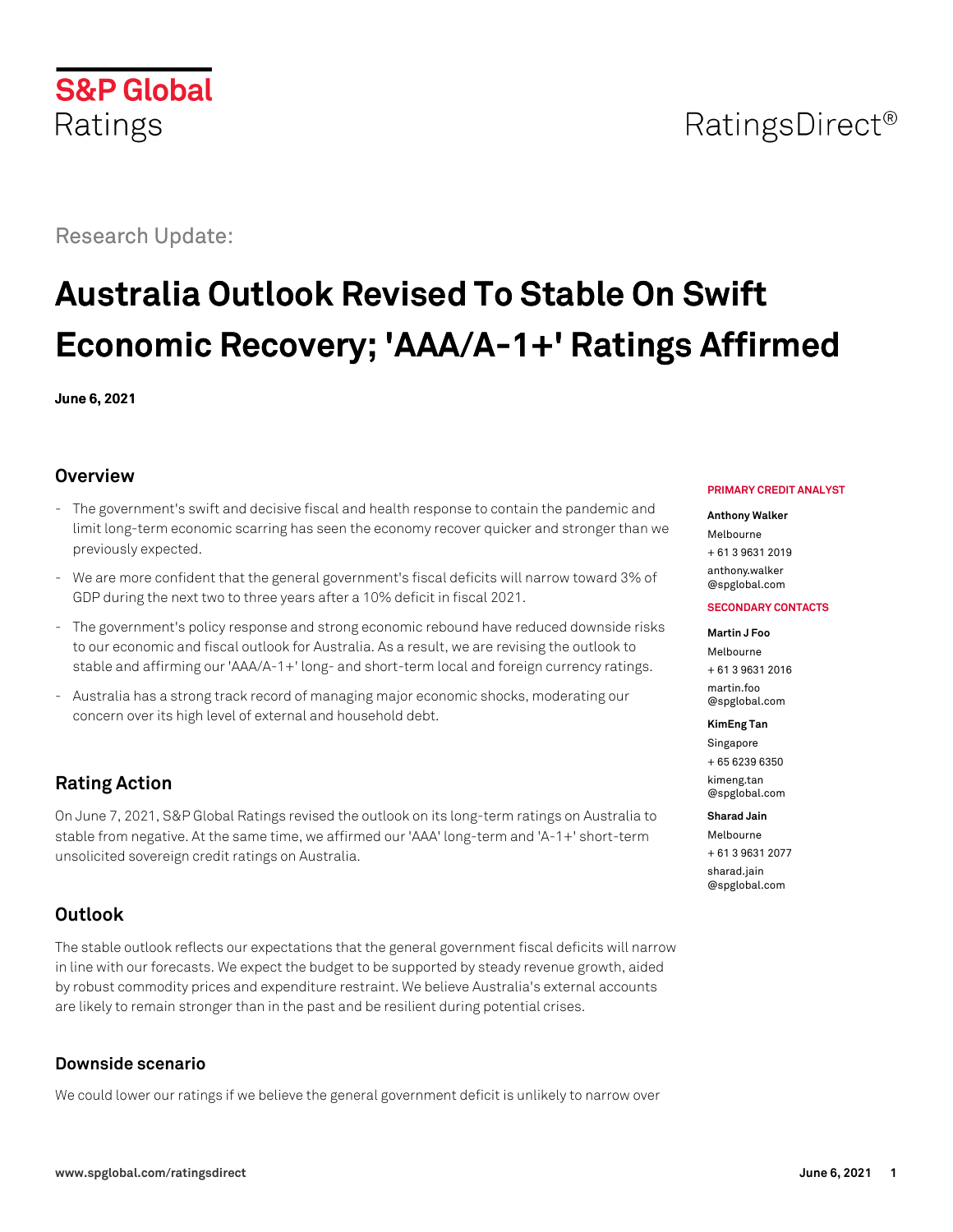the next two to three years. This could occur if the economic recovery slows, there are prolonged lockdowns, the government implements substantial additional fiscal stimuli because of large unforeseen outbreaks, or commodity prices fall much faster and further than we expect. A sharp fall in commodity prices could reverse recent gains in Australia's external accounts.

Australia's weak external position means that its other sovereign credit factors, including the fiscal factors, need to be strong to keep the sovereign rating at the highest level on our scale. A stronger fiscal position would also be a strong buffer to absorb the consequences of an abrupt weakening of the housing market and the vulnerabilities such an event could bring to financial stability.

# **Rationale**

Australia's economy is recovering strongly after a record contraction caused by the COVID-19 pandemic in the June 2020 quarter. Reflecting this rapid recovery, we forecast the general government deficit will narrow to an average of about 3% of GDP by fiscal years 2023 and 2024 after peaking at 10% of GDP in 2021. Net general government debt will rise to about 37% of GDP. Servicing costs will remain manageable due to the low interest-rate environment. The pandemic dealt Australia a severe economic and fiscal shock in 2020.

Supporting our ratings are Australia's strong institutions, which are conducive to swift and decisive policy making, credible monetary policy, and a floating exchange-rate regime. These strengths have ensured Australia's economy and external vulnerabilities, while high and susceptible to commodity demand, remained resilient throughout the pandemic.

# **Flexibility and performance profile: Australia's public finances recovering after COVID-19 shock; external accounts resilient despite being key vulnerability**

- The general government deficit will narrow substantially after COVID-19 shock and stimulus measures flow through by 2023. Net general government debt nevertheless will remain elevated.
- Monetary policy and a flexible exchange-rate regime remain key strengths. The central bank supports smooth market function and a low interest-rate environment.
- Australia's external accounts have been resilient during the pandemic, despite a high level of external and household indebtedness.

The strong economic recovery provides us with better clarity over the extent of the pandemic's damage to the government's fiscal accounts and balance sheet. COVID-19 and subsequent government-imposed lockdowns wreaked havoc on economies and government balance sheets around the world. Australia was no exception. While lockdowns drove the Australian economy into a record contraction and the budget into substantial deficit, they also allowed governments to quickly control the outbreak relative to most other countries. This early success underpins the stronger economic and fiscal recovery than otherwise would have been the case.

Australia's fiscal accounts will improve over the next two years, in our view. We forecast the general government deficit, including the Commonwealth and subnational governments, will narrow to an average of about 3% of GDP in fiscal years 2023 and 2024. We believe potential downside risks to fiscal consolidation are abating. This expected improvement is a key supporting factor of our 'AAA' ratings. We expect the general government deficit to peak at 10% of GDP in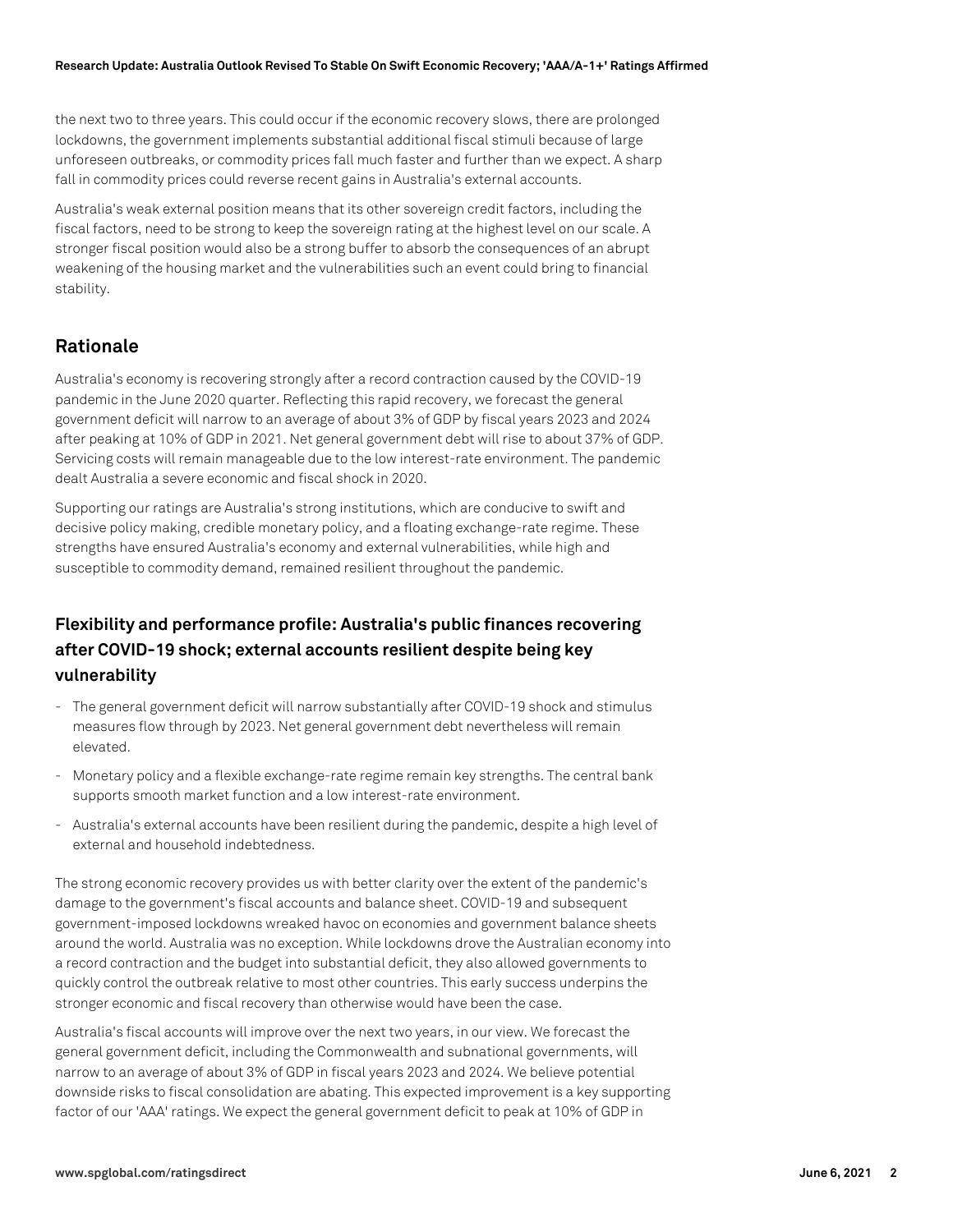2021, which is 4% lower than our previous forecast.

The pace of the economic recovery, and exceptionally strong demand for key commodity exports--namely iron ore--have provided a timely boost to government revenues such as company and income taxes, the goods and services tax, and conveyance duties. We expect key revenue lines to outperform the central government's own forecasts. The iron ore price, for example, will decline at a slower pace than the government forecasts, in our view (see "Metal Price Assumptions: Demand Surges But COVID-19, Trade, And ESG Concerns Flatten Output," published March 31, 2021).

Meanwhile, strong employment growth and the temporary nature of COVID-related stimulus will help drive the general government expenditure to less than 37% of GDP in 2024, even accounting for additional spending on aged care and the national disability insurance scheme, and higher unemployment benefits. Expenditure peaked at more than 44% at the height of the crisis and fiscal support measures, and has averaged about 36% of GDP over the past decade.

We do not expect to see a large increase in spending initiatives in the next budget in the lead up to the federal election due in May 2022. Nor do we expect small outbreaks or short "circuit breaker" lockdowns to derail our expected fiscal recovery at the general government level.

The central government will continue to support the economic recovery after tweaking its economic and fiscal strategy in the 2021-2022 budget. The government aims to drive the unemployment rate back to its prepandemic level of about 5% to secure a sustained economic recovery. It will then focus on stabilizing and reducing government debt relative to GDP. In response to the COVID-19 pandemic, the government announced a major revision to this strategy in its 2020-2021 Budget and aimed to support the economy until unemployment was comfortably below 6%. It removed the target of achieving budget surpluses, given the large shock that occurred.

While we expect the change in net general government debt will mirror the improvement in fiscal deficits and be about 3% of GDP in fiscal years 2023 and 2024, the pandemic will have a lasting effect on the level of public debt in Australia. We forecast net general government debt will more than double since the start of the outbreak to reach about 37% of GDP in 2024. Meanwhile, the low interest-rate environment will ensure servicing costs remain manageable, at less than 4% of general government revenues.

The government's strong balance sheet provided it headroom at the 'AAA' rating level to absorb the cost of the pandemic. Australia's budget improved in recent years on the back of tight fiscal discipline, strong labor market conditions, and high commodity prices. The general government budget was effectively balanced after achieving deficits of just 0.7% of GDP in 2019 and 1% in 2018.

Supporting our assessment of Australia's fiscal position is our view that it has displayed more willingness than its peers to raise revenues and contain expenditures. For example, revenue as a share of GDP has increased since the 2008-2009 financial crisis and expenditures were flat as a share of GDP before the pandemic.

Australia's property market is robust. We expect solid price growth over the next few years. National prices have risen by about 10% in fiscal 2021 and transaction volumes are growing after a period of softness at the height of the pandemic. We believe growth in house prices will be aided by record-low interest rates, supply constraints and commencements of new supply taking time to recover, and migration returning when borders potentially reopen in fiscal 2023. Consequently, house prices are likely to remain high relative to incomes. Nevertheless, we note that the rise in prices follows an orderly unwind between 2017 and 2019. In addition, we expect the regulators will take timely action to mitigate risks to financial system stability from a house price resurgence and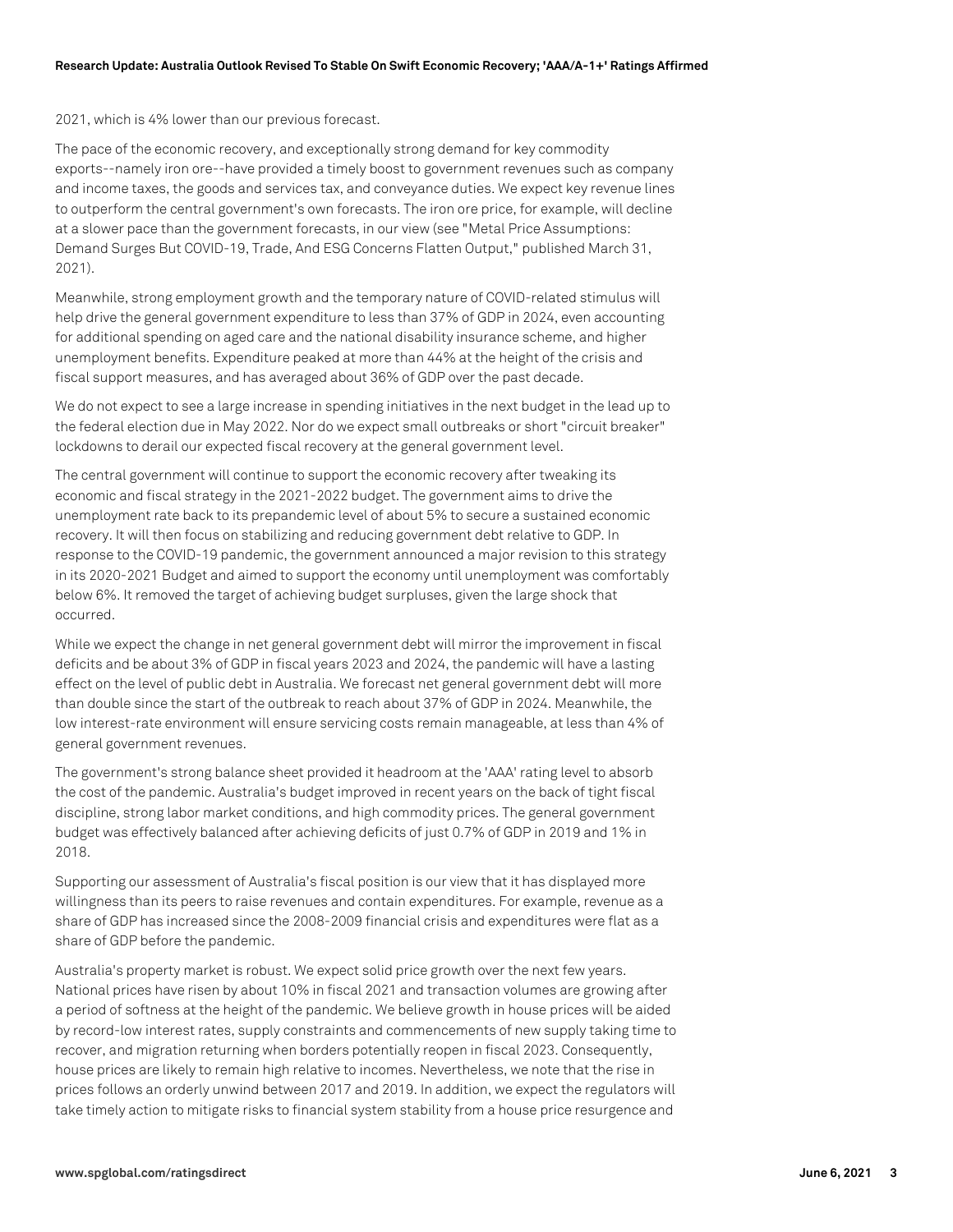# high household debt.

We expect bank credit to nongovernment residents to fall in the current environment, while remaining high at about 170% of GDP, including interbank lending. An abrupt disruption in the property market, which is not our expectation, could lead to vulnerabilities in the financial sector and fiscal and economic stability.

We consider Australia's banking system to be strong. It ranks in the top quartile of banking systems that we rate globally. Along with the high-income Australian economy, this reflects the low risk appetites of the major banks, which dominate the industry, and is supported by conservative and largely effective regulation. We believe bank credit losses peaked in 2020, reflecting the damage inflicted by COVID-19. We now forecast credit losses to revert close to historically low prepandemic levels. We also consider that only a small proportion of borrowers will face distress due to the reduction in fiscal support from the government and the recent conclusion of loan moratoriums. However, high house prices and private-sector debt continue to pose risks to the banking sector.

Australia's economy is resilient but remains vulnerable to major shifts in international capital flows. While these vulnerabilities are a structural feature of Australia's economic landscape, they are improving and haven't negatively affected the economy or financial system during recent crises. We believe this is because of Australia's flexible economy, sound investment prospects, foreign investors' confidence in Australia's rule of law, the high creditworthiness of its banking system, and strong institutional performance in addressing major economic shocks. Australia's external debt is mostly generated by the private sector and reflects the productive investment opportunities available in Australia.

We believe the economy carries a high level of net external debt, at 220% of current account receipts (CARs), and a large stock of short-term external debt. The stock of short-term external debt, which is mostly bank debt, has fallen to less than 150% of CARs from more than 200% in fiscal 2016. External liabilities could continue to fall, given the current account position, the Reserve Bank of Australia's (RBA; central bank) Term Funding Facility, strong deposit growth, and subdued credit growth. The current account is in surplus for the first time since 1974 and should be substantially better than in the past. We expect the current account surplus to narrow from 7.5% of CARs in 2021 due to lower iron ore prices, imports picking up, and eventually a weakening of the service account once borders reopen. Nevertheless, it should be much better than the current account deficit of 20% of CARs the country has averaged during the past two decades.

We expect Australia's external borrowers to maintain easy access to foreign funding. The RBA has maintained a freely floating exchange-rate regime since 1983. The Australian dollar represents about 1.7% of allocated international reserves as of the December 2020 quarter, and the currency is represented in a comparable percentage of spot foreign-exchange transactions. Australia's domestic bond market is deep and although external borrowing is high, it is mostly denominated in the nation's own currency or hedged.

Australia has a high degree of monetary credibility via the independent RBA. This is helping the country temper major economic shocks such as the current COVID-19 pandemic as it did during the 2008-2009 global financial crisis. We believe the RBA has successfully anchored inflation expectations over many years; however, it has struggled to achieve its inflation target in recent years as unemployment and underemployment remained stubbornly high before the COVID-19 pandemic.

We believe the inflation outlook remains subdued, given current conditions. The RBA responded to the COIVD-19 pandemic in March by cutting the overnight cash rate to 0.1%. It also started targeting a three-year Australian Government Securities (AGS) yield of 0.1% by purchasing bonds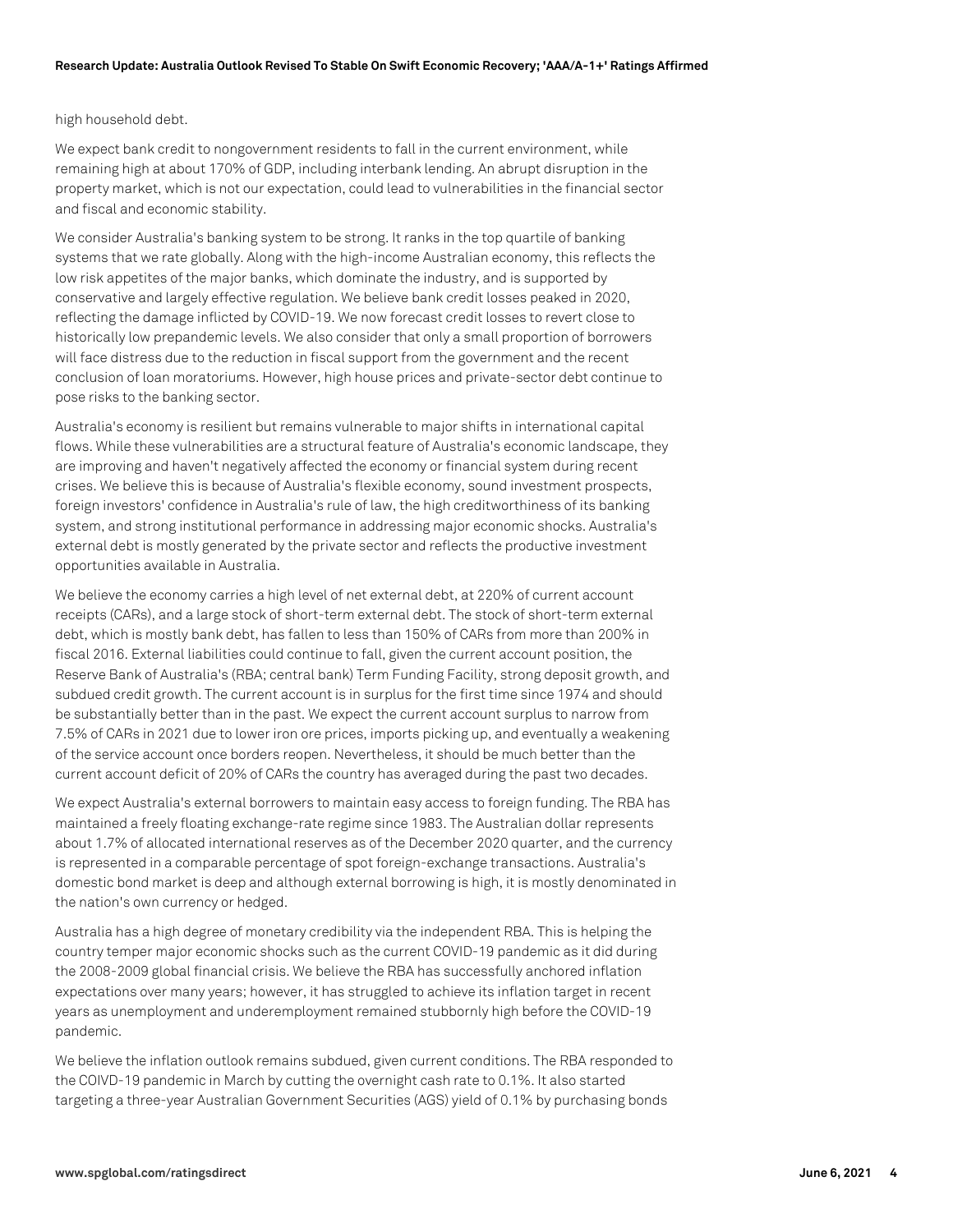#### **Research Update: Australia Outlook Revised To Stable On Swift Economic Recovery; 'AAA/A-1+' Ratings Affirmed**

in the secondary market. As of April 30, 2021, the RBA holds about A\$167 billion of AGS and \$A35 billion of state securities. This is helping facilitate the smooth functioning of Australia's bond market.

# **Institutional and economic profile: High-income economy recovering from COVID-19 shock; strong institutions are key credit strengths**

- Economy recovering strongly from its first recession in almost 30 years. The Australian economy is high income and diversified, which support the rating.
- Australian governments have demonstrated a willingness and ability to implement reforms to sustain economic growth and ensure sustainable public finances.

Australia's economy is recovering strongly after the record contraction caused by the pandemic in the June 2020 quarter. The economy had fully recovered lost output caused by the pandemic by March 31, 2021. We expect growth to average more than 3% between fiscal years 2022 and 2024 before settling at around 2.5% per year. Large fiscal stimulus and accommodative monetary policy will support the economy in the immediate future. Growth rebounded by more than 3% in the September and December quarters of 2020 and 1.8% in the March 2021 quarter. This rebound, and the government's wage subsidy, has driven the unemployment rate down surprisingly fast, to 5.5% in April 2021 from 7.4% in July 2020.

Like most of its peers, Australia's economy was hit hard by the global pandemic, which forced governments to close large parts of their economies to contain the outbreak. GDP contracted by a record 7% in the June 2020 quarter. While lockdowns drove the Australian economy into a record contraction, the early success in controlling the virus is underpinning an economic and fiscal recovery that is stronger than many other countries. Australia's economy contracted 2.4% in calendar 2020. This was the 11th strongest performance out of the 72 sovereigns we rate in the investment-grade category.

Australia's real economic growth rate will suffer while borders remain closed. The government expects negative net migration for the first time since 1946, which will continue for another year or two. Migration has contributed about 60% of Australia's population growth over the past 15 years. We believe it will rebound strongly once borders reopen, driving growth higher. Australia's economy remains structurally wealthy and diversified, with a high GDP per capita estimated at more than US\$60,000 in fiscal 2020. Australia's 10-year weighted-average per capita growth is about 0.9%.

Australia's high level of wealth derives from strong institutional settings and policy making and decades of economic reform, which have facilitated the country's flexible labor and product markets. Australian governments have demonstrated a willingness to implement reforms to sustain economic growth and ensure sustainable public finances, and have a strong track record from managing past economic and financial crises. Importantly, there is strong bipartisan support in Parliament during economic and financial crises. Institutions are stable and provide checks and balances to power, there is strong respect for the rule of law, and a free flow of information and open public debate of policy issues.

S&P Global Ratings believes there remains high, albeit moderating, uncertainty about the evolution of the coronavirus pandemic and its economic effects. Vaccine production is ramping up and rollouts are gathering pace around the world. Widespread immunization, which will help pave the way for a return to more normal levels of social and economic activity, looks to be achievable by most developed economies by the end of the third quarter. However, some emerging markets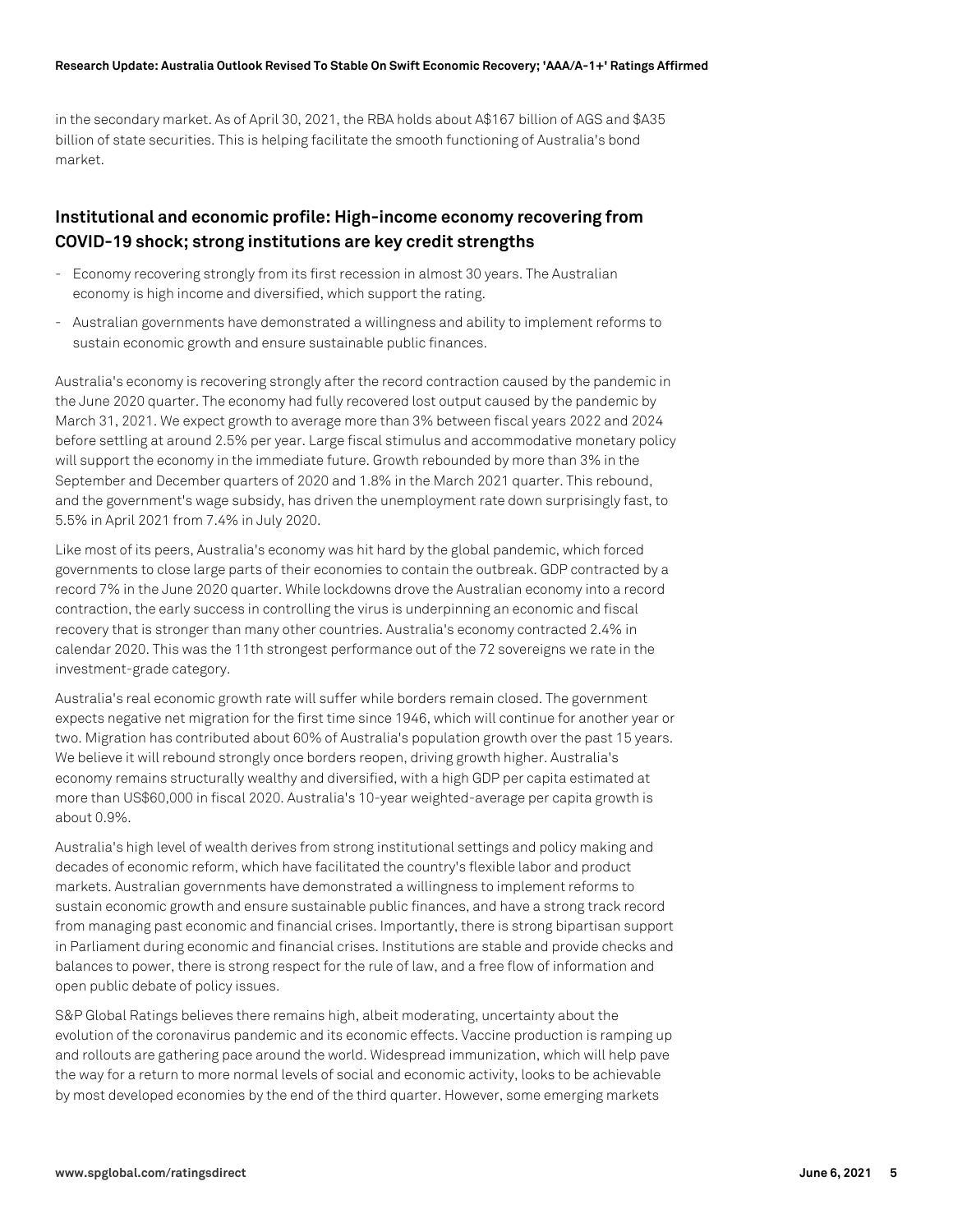#### **Research Update: Australia Outlook Revised To Stable On Swift Economic Recovery; 'AAA/A-1+' Ratings Affirmed**

may only be able to achieve widespread immunization by year-end or later. We use these assumptions about vaccine timing in assessing the economic and credit implications associated with the pandemic (see our research here: www.spglobal.com/ratings). As the situation evolves, we will update our assumptions and estimates accordingly.

# WEBINAR

S&P Global Ratings will host a webinar and Q&A at 3:30pm Melbourne time on Tuesday, June 8, 2021, to discuss today's rating action and our insights on the emerging credit issues. If you would like to attend the webinar, please register here:

<https://event.on24.com/wcc/r/3239265/64F6045B67F9BA520F50191B773FEAD7>

# **Key Statistics**

#### Table 1

# **Australia - Selected Indicators**

|                                                                | --Year ended June 30-- |        |       |        |       |       |       |       |       |       |
|----------------------------------------------------------------|------------------------|--------|-------|--------|-------|-------|-------|-------|-------|-------|
|                                                                | 2015                   | 2016   | 2017  | 2018   | 2019  | 2020  | 2021  | 2022  | 2023  | 2024  |
| Economic indicators (%)                                        |                        |        |       |        |       |       |       |       |       |       |
| Nominal GDP (bil. LC)                                          | 1,624                  | 1,661  | 1,763 | 1,849  | 1,953 | 1,984 | 2,069 | 2,181 | 2,297 | 2,401 |
| Nominal GDP (bil. \$)                                          | 1,351                  | 1,209  | 1,329 | 1,433  | 1,396 | 1,330 | 1,552 | 1,701 | 1,803 | 1,896 |
| GDP per capita (000s \$)                                       | 56.7                   | 50.0   | 54.0  | 57.4   | 55.1  | 51.8  | 60.3  | 65.6  | 68.5  | 71.0  |
| Real GDP growth                                                | 2.2                    | 2.8    | 2.3   | 2.9    | 2.2   | (0.2) | 0.6   | 3.8   | 3.0   | 2.5   |
| Real GDP per capita<br>growth                                  | 0.7                    | 1.2    | 0.6   | 1.4    | 0.6   | (1.5) | 0.4   | 3.0   | 1.5   | 1.0   |
| Real investment growth                                         | (3.7)                  | (3.6)  | (0.0) | 5.0    | (1.4) | (2.4) | 0.2   | 6.3   | 3.6   | 3.9   |
| Investment/GDP                                                 | 26.3                   | 25.4   | 24.0  | 24.5   | 23.2  | 22.3  | 21.9  | 22.5  | 22.6  | 23.0  |
| Savings/GDP                                                    | 22.6                   | 20.7   | 21.8  | 21.7   | 22.5  | 24.0  | 23.8  | 22.7  | 22.9  | 23.3  |
| Exports/GDP                                                    | 20.0                   | 19.2   | 21.2  | 21.9   | 24.1  | 23.9  | 23.0  | 22.1  | 22.3  | 22.8  |
| Real exports growth                                            | 6.8                    | 6.8    | 5.5   | 4.1    | 4.0   | (1.8) | (7.9) | 7.8   | 6.5   | 4.6   |
| Unemployment rate                                              | 6.0                    | 5.7    | 5.6   | 5.3    | 5.2   | 7.4   | 6.3   | 5.6   | 5.3   | 5.2   |
| External indicators (%)                                        |                        |        |       |        |       |       |       |       |       |       |
| Current account<br>balance/GDP                                 | (3.7)                  | (4.7)  | (2.2) | (2.8)  | (0.7) | 1.8   | 2.0   | 0.2   | 0.3   | 0.3   |
| Current account<br>balance/CARs                                | (15.5)                 | (20.4) | (8.8) | (11.1) | (2.6) | 6.4   | 7.4   | 0.9   | 1.3   | 1.3   |
| CARs/GDP                                                       | 23.8                   | 22.9   | 24.9  | 25.5   | 28.3  | 27.8  | 26.8  | 25.6  | 25.6  | 25.9  |
| Trade balance/GDP                                              | (0.8)                  | (1.6)  | 0.8   | 0.7    | 2.7   | 3.6   | 4.1   | 2.6   | 2.7   | 2.7   |
| Net FDI/GDP                                                    | 2.5                    | 3.7    | 3.7   | 3.3    | 3.4   | 1.4   | 2.7   | 3.0   | 3.0   | 3.0   |
| Net portfolio equity<br>inflow/GDP                             | 0.5                    | (0.3)  | 0.9   | (2.9)  | (3.1) | 0.8   | (2.0) | (2)   | (2)   | (2)   |
| Gross external<br>financing needs/CARs<br>plus usable reserves | 254.2                  | 276.9  | 253.4 | 233.0  | 222.5 | 216.9 | 216.6 | 210.9 | 203.5 | 196.3 |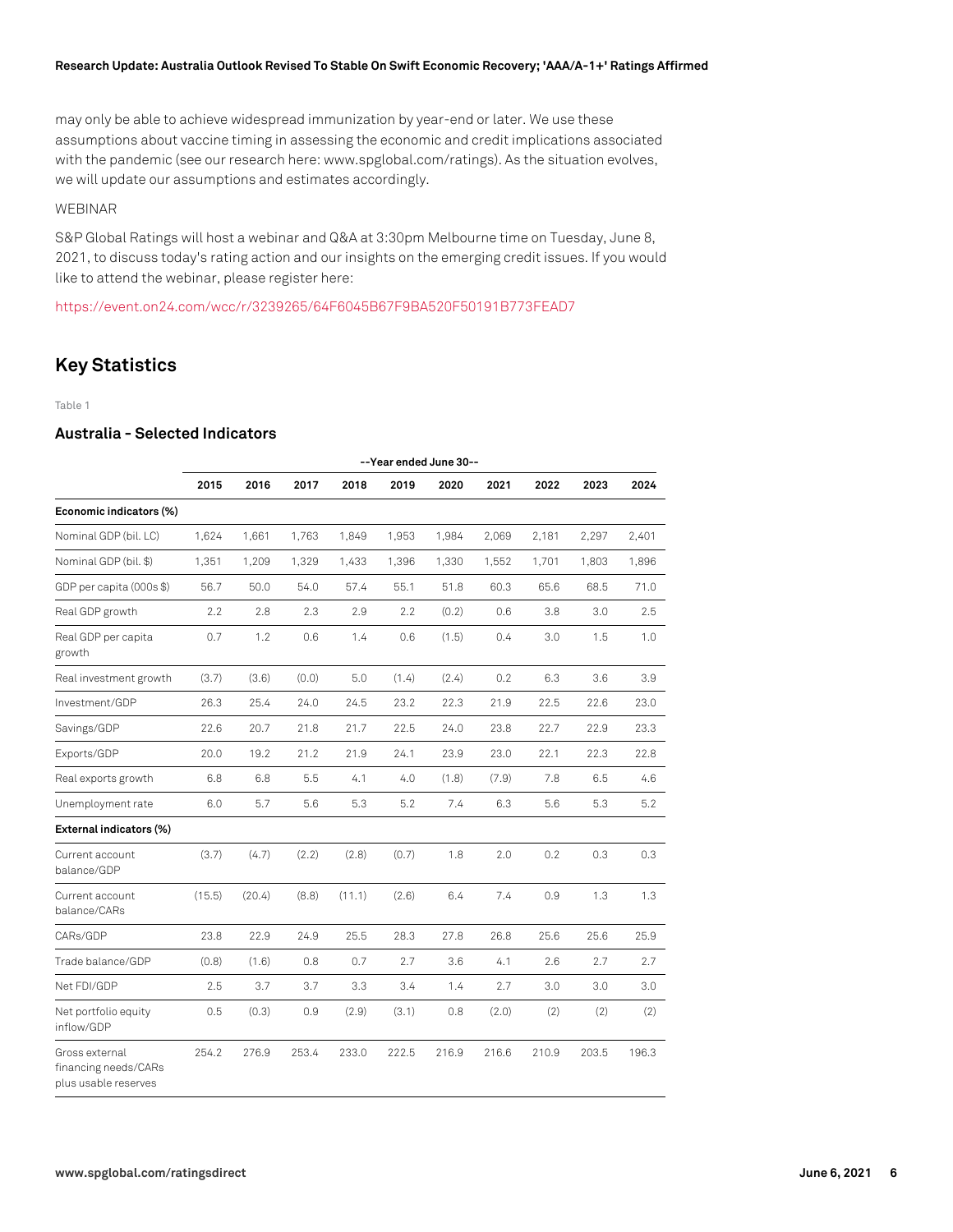## Table 1

# **Australia - Selected Indicators (cont.)**

|                                                              |        | --Year ended June 30-- |        |        |        |        |        |        |        |        |
|--------------------------------------------------------------|--------|------------------------|--------|--------|--------|--------|--------|--------|--------|--------|
|                                                              | 2015   | 2016                   | 2017   | 2018   | 2019   | 2020   | 2021   | 2022   | 2023   | 2024   |
| Narrow net external<br>debt/CARs                             | 266.5  | 318.2                  | 270.7  | 257.9  | 244.4  | 258.8  | 226.3  | 214.4  | 202.7  | 186.3  |
| Narrow net external<br>debt/CAPs                             | 230.7  | 264.2                  | 248.7  | 232.1  | 238.3  | 276.6  | 244.5  | 216.4  | 205.4  | 188.7  |
| Net external<br>liabilities/CARs                             | 207.5  | 276.3                  | 226.0  | 212.2  | 187.2  | 181.6  | 164.9  | 162.2  | 158.0  | 153.0  |
| Net external<br>liabilities/CAPs                             | 179.6  | 229.4                  | 207.6  | 190.9  | 182.5  | 194.1  | 178.1  | 163.7  | 160.0  | 155.0  |
| Short-term external<br>debt by remaining<br>maturity/CARs    | 185.3  | 204.8                  | 180.0  | 161.4  | 151.5  | 155.3  | 146.2  | 133.5  | 124.6  | 115.5  |
| Usable reserves/CAPs<br>(months)                             | 1.9    | 1.7                    | 1.5    | 1.8    | 1.7    | 1.9    | 1.3    | 1.2    | 1.2    | 1.1    |
| Usable reserves (mil. \$)                                    | 48,274 | 46,217                 | 62,002 | 56,093 | 54,570 | 42,426 | 44,813 | 44,813 | 44,813 | 44,813 |
| Fiscal indicators (general government; %)                    |        |                        |        |        |        |        |        |        |        |        |
| Balance/GDP                                                  | (2.2)  | (2.4)                  | (2.1)  | (1.0)  | (0.7)  | (6.8)  | (10.0) | (5.3)  | (3.6)  | (2.6)  |
| Change in net debt/GDP                                       | 1.3    | 2.1                    | 1.5    | 2.0    | (1.2)  | 7.5    | 9.9    | 5.1    | 3.5    | 2.4    |
| Primary balance/GDP                                          | (0.9)  | (1.0)                  | (0.8)  | 0.3    | 0.7    | (5.6)  | (8.7)  | (4.0)  | (2.4)  | (1.4)  |
| Revenue/GDP                                                  | 34.3   | 34.6                   | 34.2   | 35.1   | 35.4   | 33.6   | 34.2   | 33.3   | 33.6   | 34.0   |
| Expenditures/GDP                                             | 36.5   | 37.0                   | 36.3   | 36.1   | 36.1   | 40.4   | 44.2   | 38.6   | 37.2   | 36.6   |
| Interest/revenues                                            | 3.9    | 4.0                    | 3.7    | 3.7    | 3.8    | 3.6    | 3.8    | 3.9    | 3.8    | 3.5    |
| Debt/GDP                                                     | 31.9   | 33.8                   | 37.0   | 37.5   | 35.9   | 45.2   | 53.4   | 57.0   | 57.3   | 57.7   |
| Debt/revenues                                                | 93.1   | 97.8                   | 108.1  | 106.8  | 101.4  | 134.6  | 156.3  | 171.0  | 170.8  | 169.5  |
| Net debt/GDP                                                 | 12.6   | 14.4                   | 15.0   | 16.4   | 14.2   | 21.5   | 30.5   | 34.1   | 35.9   | 36.8   |
| Liquid assets/GDP                                            | 19.3   | 19.5                   | 21.9   | 21.1   | 21.7   | 23.7   | 22.9   | 22.9   | 21.4   | 21.0   |
| Monetary indicators (%)                                      |        |                        |        |        |        |        |        |        |        |        |
| CPI growth                                                   | 1.7    | 1.4                    | 1.7    | 1.9    | 1.6    | 1.3    | 2.8    | 1.8    | 1.9    | 2.1    |
| GDP deflator growth                                          | (0.6)  | (0.5)                  | 3.7    | 1.9    | 3.4    | 1.8    | 3.6    | 1.6    | 2.2    | 2.0    |
| Exchange rate,<br>year-end (LC/\$)                           | 1.3    | 1.3                    | 1.3    | 1.4    | 1.4    | 1.5    | 1.3    | 1.3    | 1.3    | 1.3    |
| Banks' claims on<br>resident non-gov't<br>sector growth      | 7.9    | 7.3                    | 5.4    | 4.1    | 3.7    | 16.6   | 1.0    | 4.0    | 3.0    | 3.0    |
| Banks' claims on<br>resident non-gov't<br>sector/GDP         | 150.7  | 158.0                  | 157.0  | 155.9  | 153.0  | 175.5  | 170.0  | 167.7  | 164.0  | 161.6  |
| Foreign currency share<br>of claims by banks on<br>residents | 4.8    | 4.5                    | 3.7    | 4.6    | 4.2    | 3.7    | 4.3    | 4.3    | 4.3    | 4.3    |
| Foreign currency share<br>of residents' bank<br>deposits     | 3.5    | 3.6                    | 3.8    | 4.6    | 4.6    | 4.5    | 3.5    | 3.5    | 3.5    | 3.5    |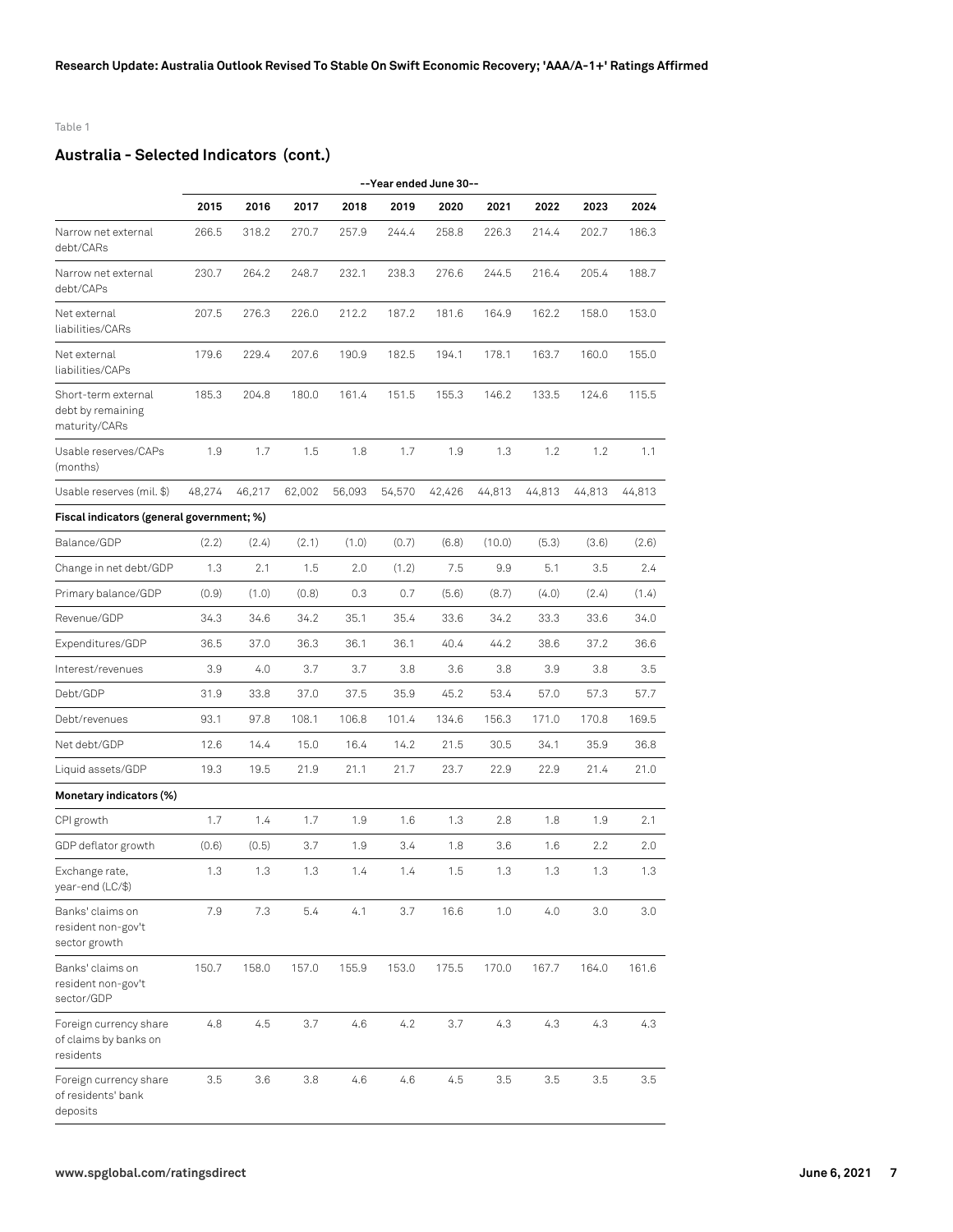#### Table 1

## **Australia - Selected Indicators (cont.)**

|                                        | --Year ended June 30-- |       |      |       |       |       |      |      |      |      |
|----------------------------------------|------------------------|-------|------|-------|-------|-------|------|------|------|------|
|                                        | 2015                   | 2016  | 2017 | 2018  | 2019  | 2020  | 2021 | 2022 | 2023 | 2024 |
| Real effective exchange<br>rate growth | (2.6)                  | (7.9) | -3.6 | (1.1) | (5.1) | (4.7) | N/A  | N/A  | N/A  | N/A  |

Definitions: Savings is defined as investment plus the current account surplus (deficit). Investment is defined as expenditure on capital goods, including plant, equipment, and housing, plus the change in inventories. Banks are other depository corporations other than the central bank, whose liabilities are included in the national definition of broad money. Gross external financing needs are defined as current account payments plus short-term external debt at the end of the prior year plus nonresident deposits at the end of the prior year plus long-term external debt maturing within the year. Narrow net external debt is defined as the stock of foreign and local currency public- and private- sector borrowings from nonresidents minus official reserves minus public-sector liquid claims on nonresidents minus financial-sector loans to, deposits with, or investments in nonresident entities. A negative number indicates net external lending. N/A--Not applicable. LC--Local currency. CARs--Current account receipts. FDI--Foreign direct investment. CAPs--Current account payments. The data and ratios above result from S&P Global Ratings' own calculations, drawing on national as well as international sources, reflecting S&P Global Ratings' independent view on the timeliness, coverage, accuracy, credibility, and usability of available information. Sources: Australian Bureau of Statistics (Economic Indicators), Reserve Bank of Australia, International Monetary Fund (Monetary Indicators), Australian Bureau of Statistics, Australian Office of Financial Management, International Monetary Fund (Fiscal Indicators), Australian Bureau of Statistics (External Indicators).

# **Ratings Score Snapshot**

#### Table 2

## **Australia - Ratings Score Snapshot**

| Key rating factors                                   | Score          | Explanation                                                                                                                                                                                                                                                                                                                                                                                                                                                                                                                                                                            |
|------------------------------------------------------|----------------|----------------------------------------------------------------------------------------------------------------------------------------------------------------------------------------------------------------------------------------------------------------------------------------------------------------------------------------------------------------------------------------------------------------------------------------------------------------------------------------------------------------------------------------------------------------------------------------|
| Institutional assessment                             |                | Strong track record in managing economic and financial crisis. The government has<br>shown ability and willingness to implement reforms to ensure sustainable finances<br>and economic growth. Cohesive society, low corruption, conducive business<br>environment and extensive checks and balances support institutional setting.                                                                                                                                                                                                                                                    |
| Economic assessment                                  | 1              | Based on GDP per capita (US\$) and growth trends as per Selected Indicators in Table<br>1.                                                                                                                                                                                                                                                                                                                                                                                                                                                                                             |
| External assessment                                  | 5              | The Australian dollar is an actively traded currency and based on Narrow Net<br>External Debt/CAR as per Selected Indicators in Table 1.                                                                                                                                                                                                                                                                                                                                                                                                                                               |
|                                                      |                | External short-term debt by remaining maturity that generally exceeds 100% of CAR,<br>as per Selected Indicators in Table 1.                                                                                                                                                                                                                                                                                                                                                                                                                                                           |
| Fiscal assessment:<br>flexibility and<br>performance | $\mathfrak{p}$ | Based on the change in net general government debt (% of GDP) as per Selected<br>Indicators in Table 1 and paragraph 164. We believe the structural change in net<br>general government debt, after adjusting for temporary stimulus, is between 3-4%<br>of GDP over the next few years.                                                                                                                                                                                                                                                                                               |
|                                                      |                | Australia has a greater ability to increase general government revenues or limit<br>expenditure growth compared with countries with a similar level of development, as<br>demonstrated by increases in revenues-to-GDP such as increasing the Medicare<br>Levy surcharge, a temporary budget repair levy in 2014-15, major bank levy in<br>2016-17, asset sales, foreign buyer property surcharges, changes to stamp duties<br>and land taxes. Further, governments generally control expenditure growth as a<br>proportion of GDP, outside temporary COVID related stimulus measures. |
| Fiscal assessment: debt<br>burden                    | $\mathcal{P}$  | Based on net general government debt (% of GDP) and general government interest<br>expenditures (% of general government revenues) as per Selected Indicators in Table<br>1.                                                                                                                                                                                                                                                                                                                                                                                                           |
| Monetary assessment                                  | 1              | Australia has a free-floating exchange rate regime and the Australian dollar is<br>classified as an actively traded currency.                                                                                                                                                                                                                                                                                                                                                                                                                                                          |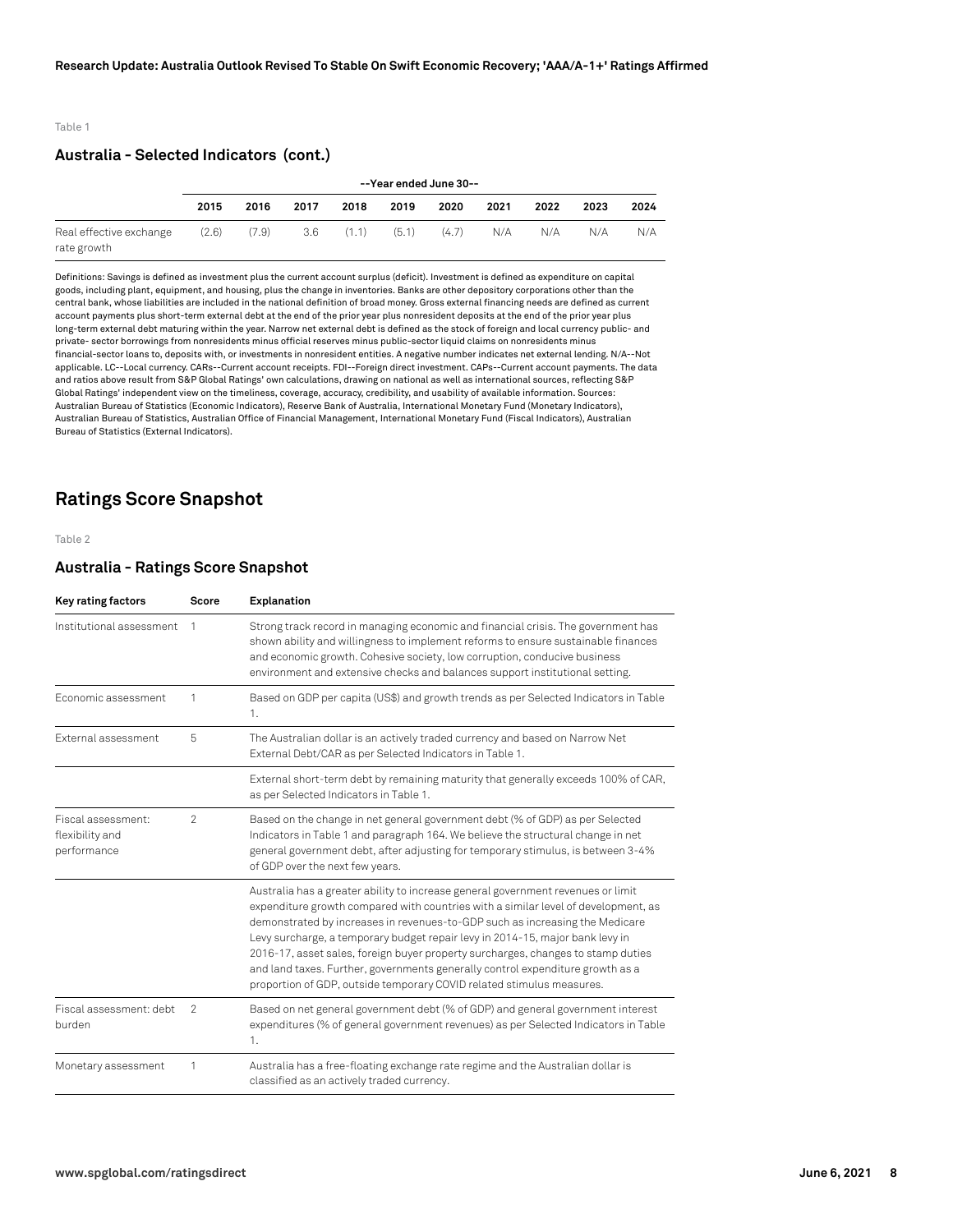#### Table 2

## **Australia - Ratings Score Snapshot (cont.)**

| Key rating factors                                          | Score    | <b>Explanation</b>                                                                                                                                                                                                                                                                                                                                                                                                                 |
|-------------------------------------------------------------|----------|------------------------------------------------------------------------------------------------------------------------------------------------------------------------------------------------------------------------------------------------------------------------------------------------------------------------------------------------------------------------------------------------------------------------------------|
|                                                             |          | The central bank has a track record of independence and uses market-based<br>monetary instruments such as cash rate; CPI as per Selected Indicators in Table 1.<br>The central bank has the ability to act as lender of last resort for the financial<br>system. Depository corporation claims on residents in local currency and<br>nonsovereign local currency bond market capitalization combined amount to over<br>200% of GDP |
| Indicative rating                                           | ааа      | As per Table 1 of "Sovereign Rating Methodology."                                                                                                                                                                                                                                                                                                                                                                                  |
| Notches of supplemental 0<br>adjustments and<br>flexibility |          |                                                                                                                                                                                                                                                                                                                                                                                                                                    |
| <b>Final rating</b>                                         |          |                                                                                                                                                                                                                                                                                                                                                                                                                                    |
| Foreign currency                                            | AAA      |                                                                                                                                                                                                                                                                                                                                                                                                                                    |
| Notches of uplift                                           | $\Omega$ | Default risks do not apply differently to foreign- and local-currency debt.                                                                                                                                                                                                                                                                                                                                                        |
| Local currency                                              | AAA      |                                                                                                                                                                                                                                                                                                                                                                                                                                    |

S&P Global Ratings' analysis of sovereign creditworthiness rests on its assessment and scoring of five key rating factors: (i) institutional assessment; (ii) economic assessment; (iii) external assessment; (iv) the average of fiscal flexibility and performance, and debt burden; and (v) monetary assessment. Each of the factors is assessed on a continuum spanning from 1 (strongest) to 6 (weakest). S&P Global Ratings' "Sovereign Rating Methodology," published on Dec. 18, 2017, details how we derive and combine the scores and then derive the sovereign foreign currency rating. In accordance with S&P Global Ratings' sovereign ratings methodology, a change in score does not in all cases lead to a change in the rating, nor is a change in the rating necessarily predicated on changes in one or more of the scores. In determining the final rating the committee can make use of the flexibility afforded by §15 and §§126-128 of the rating methodology.

# **Related Criteria**

- Criteria | Governments | Sovereigns: Sovereign Rating Methodology, Dec. 18, 2017
- General Criteria: Methodology For Linking Long-Term And Short-Term Ratings, April 7, 2017
- General Criteria: Principles Of Credit Ratings, Feb. 16, 2011
- General Criteria: Methodology: Criteria For Determining Transfer And Convertibility Assessments, May 18, 2009

# **Related Research**

- Sovereign Ratings List, May 22, 2021
- Sovereign Rating History, May 22, 2021
- Bulletin: Economic Rebound Spurs Australia's Fiscal Recovery, May 11, 2021
- Sovereign Ratings Score Snapshot, May 5, 2021
- Banking Industry Country Risk Assessment: Australia, April 27, 2021
- Default, Transition, and Recovery: 2019 Annual Sovereign Default And Rating Transition Study, April 13, 2021
- Sovereign Risk Indicators, April 8, 2021. An interactive version is also available at http://www.spratings.com/sri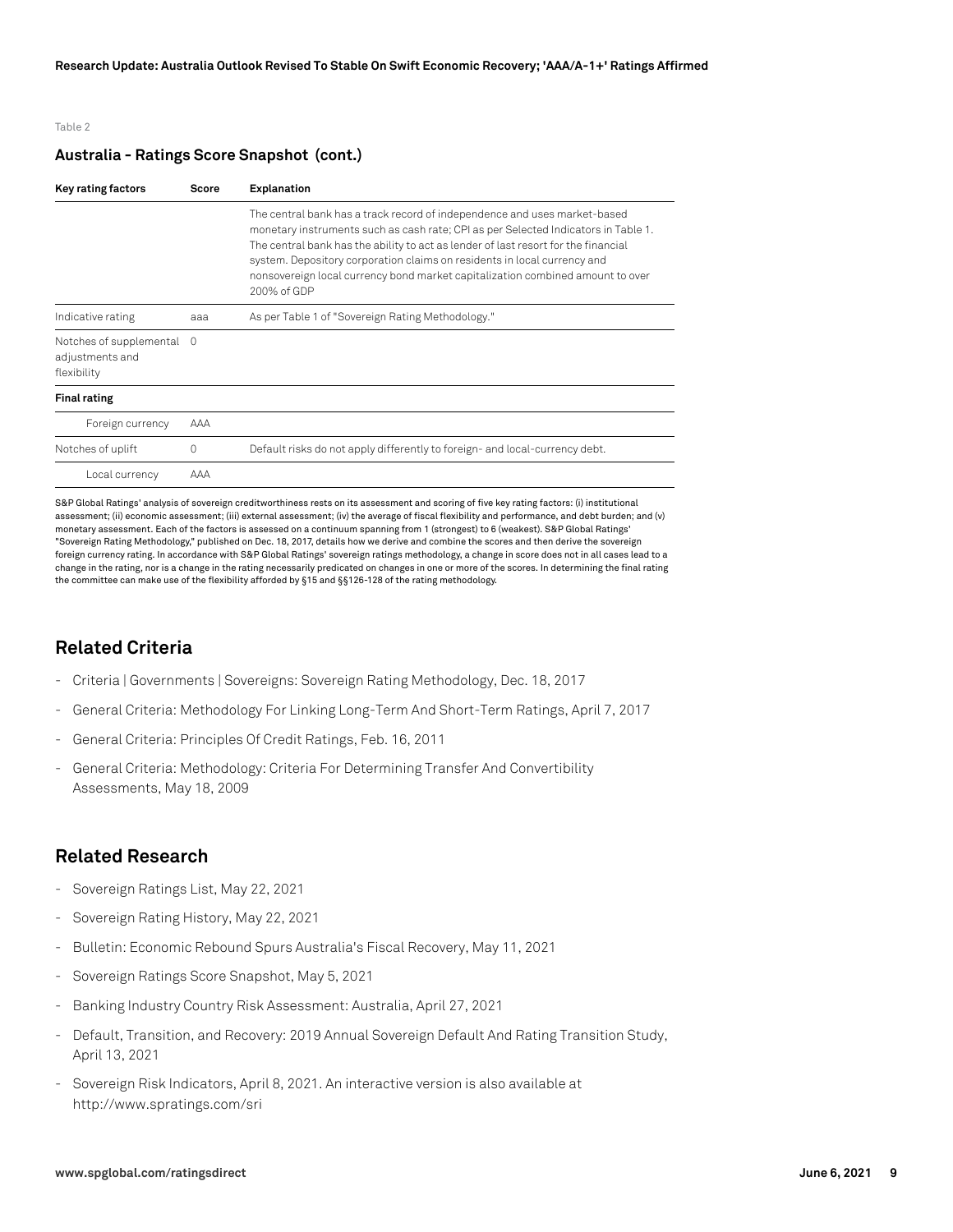#### **Research Update: Australia Outlook Revised To Stable On Swift Economic Recovery; 'AAA/A-1+' Ratings Affirmed**

- Sovereign Debt 2021: Asia-Pacific Central Governments To Borrow US\$4.1 Trillion, March 2, 2021
- Sovereign Debt 2021: Global Borrowing Will Stay High To Spur Economic Recovery, March 2, 2021
- S&P Global Ratings Publishes ESG Overview Of Global Sovereigns, Feb. 4, 2021
- Report Sizes Rise In Sovereign Debt To End-2023 And Prospects For Fiscal Consolidation Thereafter, Feb. 3, 2021
- Improving Growth Prospects And Vaccine Rollouts Support Stable Outlook For APAC Sovereign Ratings, Jan. 28, 2021
- Asia-Pacific Sovereign Rating Trends 2021, Jan. 28, 2021
- Global Sovereign Rating Trends 2021: Mounting Debt And Uncertainty Underpin A Negative Outlook Bias, Jan. 27, 2021
- Bulletin: Australia Budget Update Charts Long Path To Recovery, Dec. 17, 2020
- Research Update: Australia 'AAA/A-1+' Ratings Affirmed; Outlook Negative, Oct. 20, 2020
- Bulletin: Australia's Fiscal Pain To Linger As Economic Recovery Begins, Oct. 6, 2020
- Bulletin: Australia 'AAA' Rating Can Absorb Growing Deficit, July 23, 2020
- Bulletin: Weaker Economic Forecast Won't Immediately Affect Australia 'AAA' Rating, April 17, 2020
- Research Update: Australia Outlook Revised To Negative As COVID-19 Outbreak Weakens Fiscal Outcomes; 'AAA/A-1+' Ratings Affirmed, April 8, 2021

In accordance with our relevant policies and procedures, the Rating Committee was composed of analysts that are qualified to vote in the committee, with sufficient experience to convey the appropriate level of knowledge and understanding of the methodology applicable (see 'Related Criteria And Research'). At the onset of the committee, the chair confirmed that the information provided to the Rating Committee by the primary analyst had been distributed in a timely manner and was sufficient for Committee members to make an informed decision.

After the primary analyst gave opening remarks and explained the recommendation, the Committee discussed key rating factors and critical issues in accordance with the relevant criteria. Qualitative and quantitative risk factors were considered and discussed, looking at track-record and forecasts.

The committee's assessment of the key rating factors is reflected in the Ratings Score Snapshot above.

The chair ensured every voting member was given the opportunity to articulate his/her opinion. The chair or designee reviewed the draft report to ensure consistency with the Committee decision. The views and the decision of the rating committee are summarized in the above rationale and outlook. The weighting of all rating factors is described in the methodology used in this rating action (see 'Related Criteria and Research').

# **Ratings List**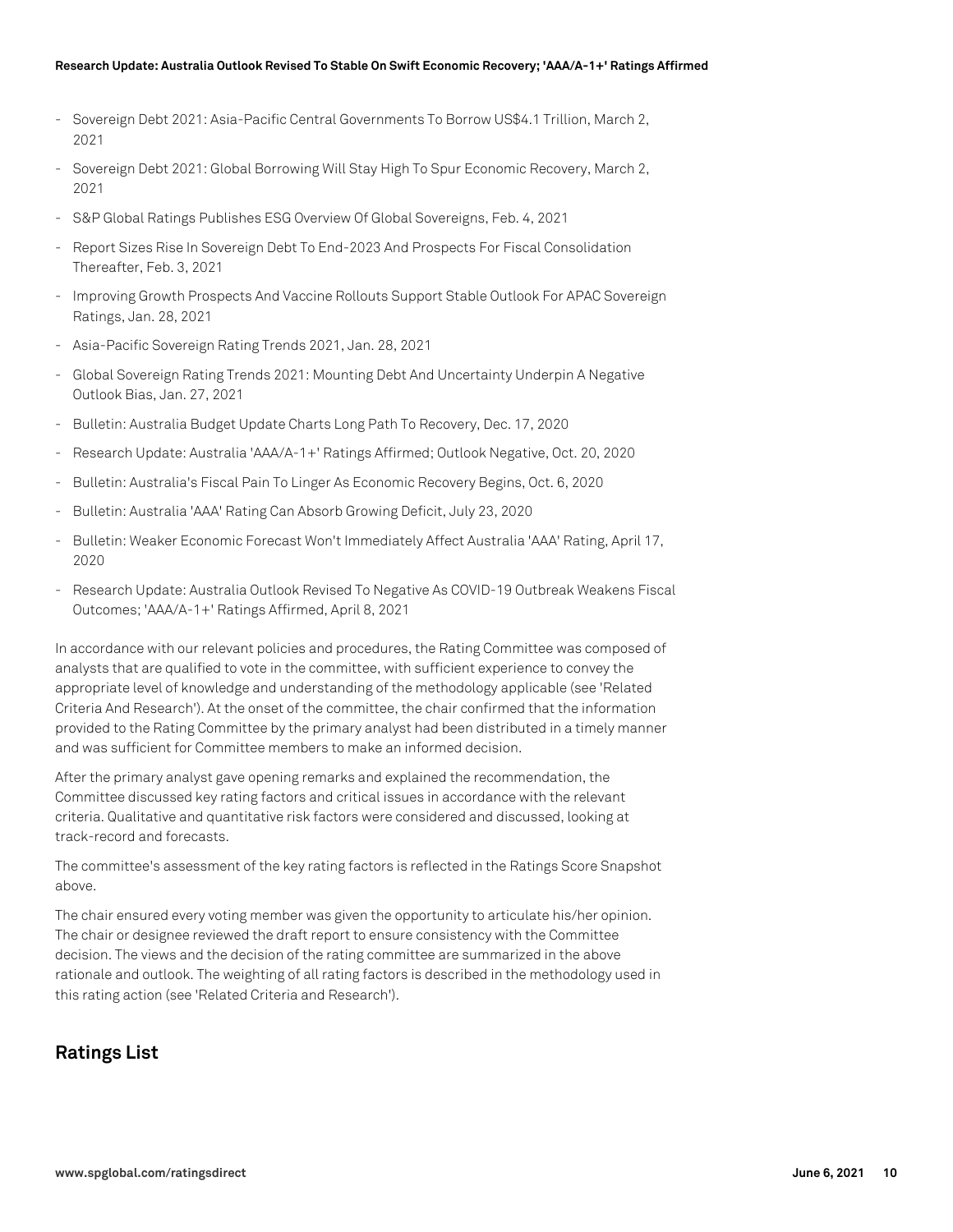#### **Ratings Affirmed**

| Australia                                     |                 |                   |
|-----------------------------------------------|-----------------|-------------------|
| Transfer & Convertibility Assessment          |                 |                   |
| Local Currency  U~                            | AAA             |                   |
| <b>Export Finance Australia</b>               |                 |                   |
| Senior Unsecured                              | AAA             |                   |
| Commercial Paper                              | $A - 1 +$       |                   |
| National Housing Finance and Investment Corp. |                 |                   |
| Senior Unsecured                              | AAA             |                   |
| Ratings Affirmed; CreditWatch/Outlook Action  |                 |                   |
|                                               | To              | From              |
| Australia                                     |                 |                   |
| Sovereign Credit Rating  U~                   | AAA/Stable/A-1+ | AAA/Negative/A-1+ |

|U~ Unsolicited ratings with no issuer participation, and/or no access to internal documents, and/or no access to management.

This unsolicited rating(s) was initiated by a party other than the Issuer (as defined in S&P Global Ratings' policies). It may be based solely on publicly available information and may or may not involve the participation of the Issuer and/or access to the Issuer's internal documents and/or access to management. S&P Global Ratings has used information from sources believed to be reliable based on standards established in our policies and procedures, but does not guarantee the accuracy, adequacy, or completeness of any information used.

Certain terms used in this report, particularly certain adjectives used to express our view on rating relevant factors, have specific meanings ascribed to them in our criteria, and should therefore be read in conjunction with such criteria. Please see Ratings Criteria at www.standardandpoors.com for further information. Complete ratings information is available to subscribers of RatingsDirect at www.capitaliq.com. All ratings affected by this rating action can be found on S&P Global Ratings' public website at www.standardandpoors.com. Use the Ratings search box located in the left column.

S&P Global Ratings Australia Pty Ltd holds Australian financial services license number 337565 under the Corporations Act 2001. S&P Global Ratings' credit ratings and related research are not intended for and must not be distributed to any person in Australia other than a wholesale client (as defined in Chapter 7 of the Corporations Act).